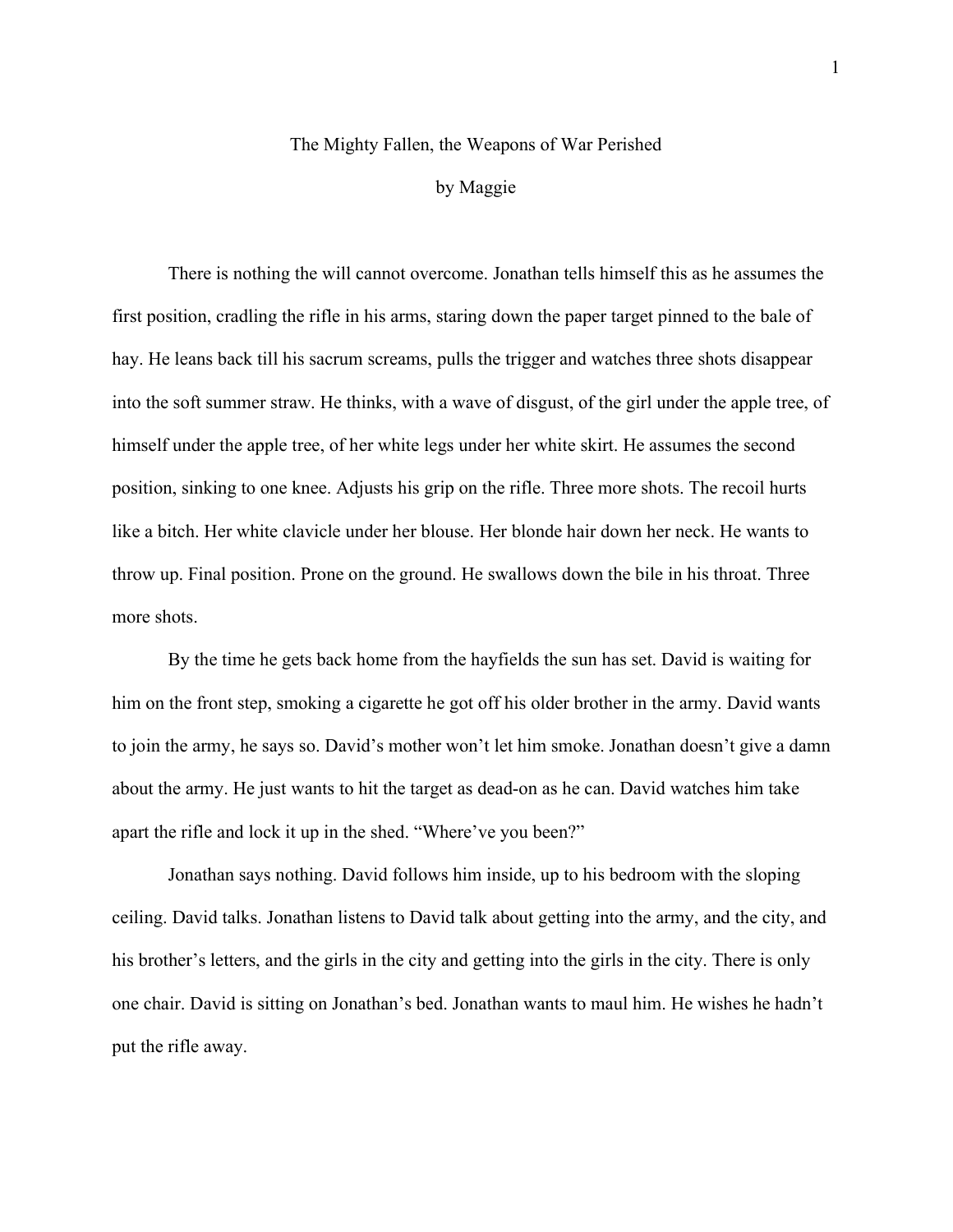Every day since, he frightens the memory of the girl under the apple tree away with his triplets. Three shots. Three positions. Three distances. When his fingers ache and his shoulder bruises and his ears ring he won't remember it. He still goes to school. He sits next to David and David sits next to him. But they don't talk, not like the used to, because now people talk about Jonathan, and maybe David does too, Jonathan doesn't care. First position.

The boys pass around a postcard of a naked woman. Jonathan reads his textbook with his head down, hair falling onto the page about how Napoleon dies. Second position.

He lies awake and looks out the slanted window. The fields are still out there. First thing tomorrow he will be out there. He lies on his back and imagines living in barracks, the horror of bodies. Third position.

The girl under the apple tree is the first. He is standing over her, because she took the short way and got there before him. She had undone the ribbon around her neck and taken off her shoes. He feels this first shot in his stomach. When she looks up at him he knows he would rather be dead than watch her brush away her blonde hair like she expects something from him.

Second is a girl David meets with at the lake, a girl with freckles all along her body, everywhere on her body. She isn't even wearing a ribbon when she jumps in the water, laughing. David doesn't leave her alone. The girl is his, his girl doesn't stop laughing. They are both laughing and Jonathan slinks away.

It is David who fires the third shot. Catches Jonathan staring at the painting in the old abbey of Saint Sebastian shot through with arrows like a thirteen-point doe. Catches Jonathan. Catches. Catches Jonathan staring. Jonathan runs.